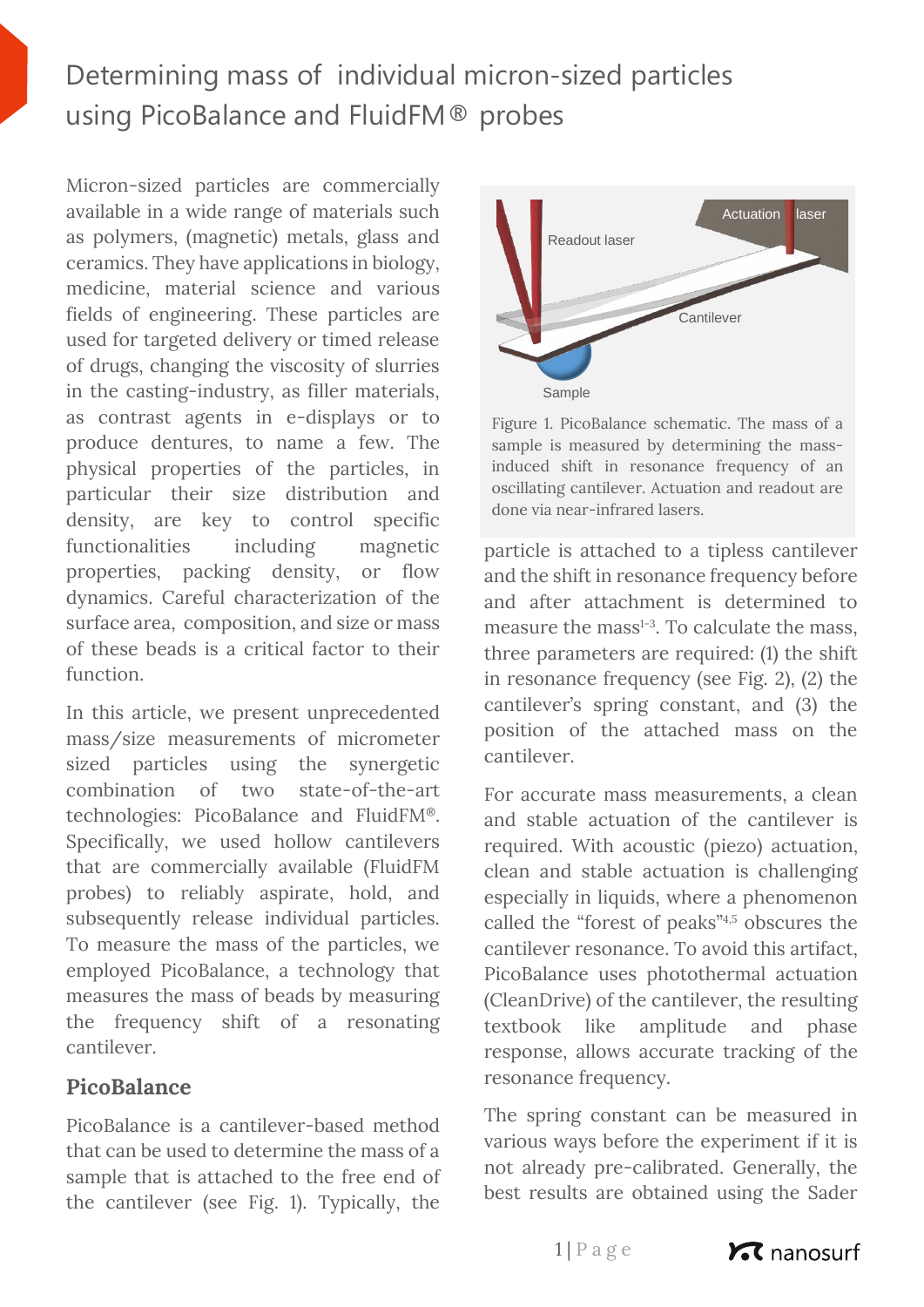method<sup>6</sup>. This method uses the planar dimensions of the cantilever. Its damping and resonance frequency are measured in air, either by a thermal spectrum or by actuating the cantilever.

As the mass sensitivity varies with position, the position of the attached mass has to be accounted for. It can be determined optically, however, when FluidFM probes are used, it is well defined.



Figure 2, Attachment of a bead to the cantilever leads to a resonance frequency shift that allows the mass determination of the bead.

## **FluidFM®**

The basis of the FluidFM technology is a hollow cantilever with an aperture at the free end (Fig. 3). Using a reservoir that is controlled by a precision pump, the hollow cantilever functions like a micropipette<sup>7</sup> . Particle attachment is quick and reversible. In practice, the cantilever is brought in the vicinity  $(\sim 10 \mu m)$  of the particle that is to be attached and a slight underpressure



Figure 3. Schematic of FluidFM. A hollow FluidFM cantilever is connected to a pressurized fluid reservoir.

(- 50 mbar) is applied to attach the particle by suction onto the cantilever. After the mass of the particle has been measured, an overpressure can release the particle. The position of the attached particle is known and repeatable, and corresponds to the position of the aperture. In the case shown (Fig. 4), the aperture is 8 µm in diameter and 4.4 µm from the free end. Without FluidFM, attaching particles relies on glue or chemical functionalization. These techniques can give rise to uncertainties in the particle mass and the attachment process is irreversible such that a new cantilever is required for each measurement. However, for some biological samples, a chemical functionalization might be more appropriate.

In air or vacuum environments, small beads are challenging to manipulate and aggregate due to strong electrostatic interactions. Working in liquids at proper pH (i.e. in their storage buffer solution) aggregation can be inhibited, and FluidFM technology easily allows selection of individual particles The smallest detectable shift in the resonance frequency of the FluidFM probe was found to be 15 Hz, which equates to a mass resolution of 0.12 ng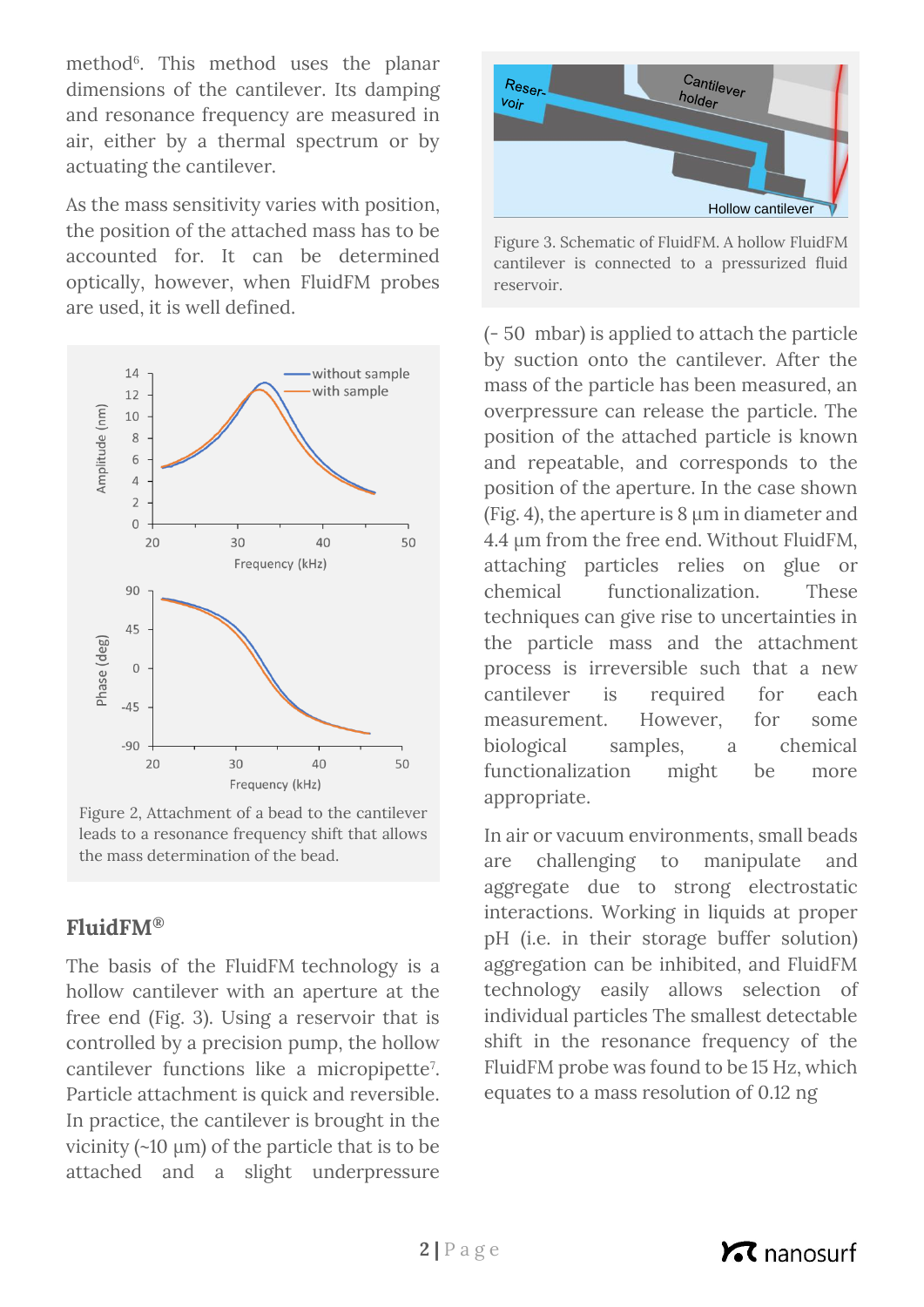

Figure 4. Left, 10 µm bead attached to FluidFM probe. Right, 15 µm bead attached to FluidFM probe. Scale bar is 15 µm.

# **Mass distribution of silicon dioxide and polystyrene beads**

As a model system, silicon dioxide  $(SiO<sub>2</sub>)$ beads with nominal diameters of 10, 11, 13, 14, and 15 µm and polystyrene beads (PS) with diameters of 10 and 15 µm were measured using PicoBalance with FluidFM probes. 25 different specimens of each type of bead have been measured sequentially.

The results of all 175 measurements are shown in Figure 5. The expected mass (xaxis) and uncertainty was deduced by the manufacturers specifications for the density and nominal diameter<sup>9,10</sup>. The masses found with the PicoBalance-FluidFM combination (y-axis) exhibited an uncertainty of only 0.1 ng. To improve this value further, smaller cantilevers can be used. The strong correlation between the expected and measured mass indicates that the frequency shift directly gives the total mass of the beads and does not measure the buoyant mass (mass of the bead minus the mass of the displaced liquid).

The observed mass corresponds with the expected mass based on the diameter of the bead and given density by the manufacturer. In fact, the mass uncertainty provided by the manufacturer



Figure 5. Results of 175 mass measurements on different beads. The uncertainty as represented by the error bars is lower than expected from the manufacturer specifications. A straight line of slope 1 indicates the expected behaviour for an accurate, linear measurement. *n=25* per datapoint.

specifications is higher than the uncertainty in the PicoBalance measurements, suggesting that the cantilever-based mass sensing technique is more accurate.

### **Summary**

The combination of FluidFM and PicoBalance technologies enables precise mass measurements of colloidal beads in solution and provides a userfriendly platform for aspirating and dispensing particles. PicoBalance, enabled by photothermal excitation (CleanDrive), is an accurate technique to measure the total bead mass. Using the FluidFM technology, the measurement process is quick and highly repeatable.

The PicoBalance is the only commercially available solution to measure the total mass of samples in the range of picograms to nanograms. Other, non-commercial mass